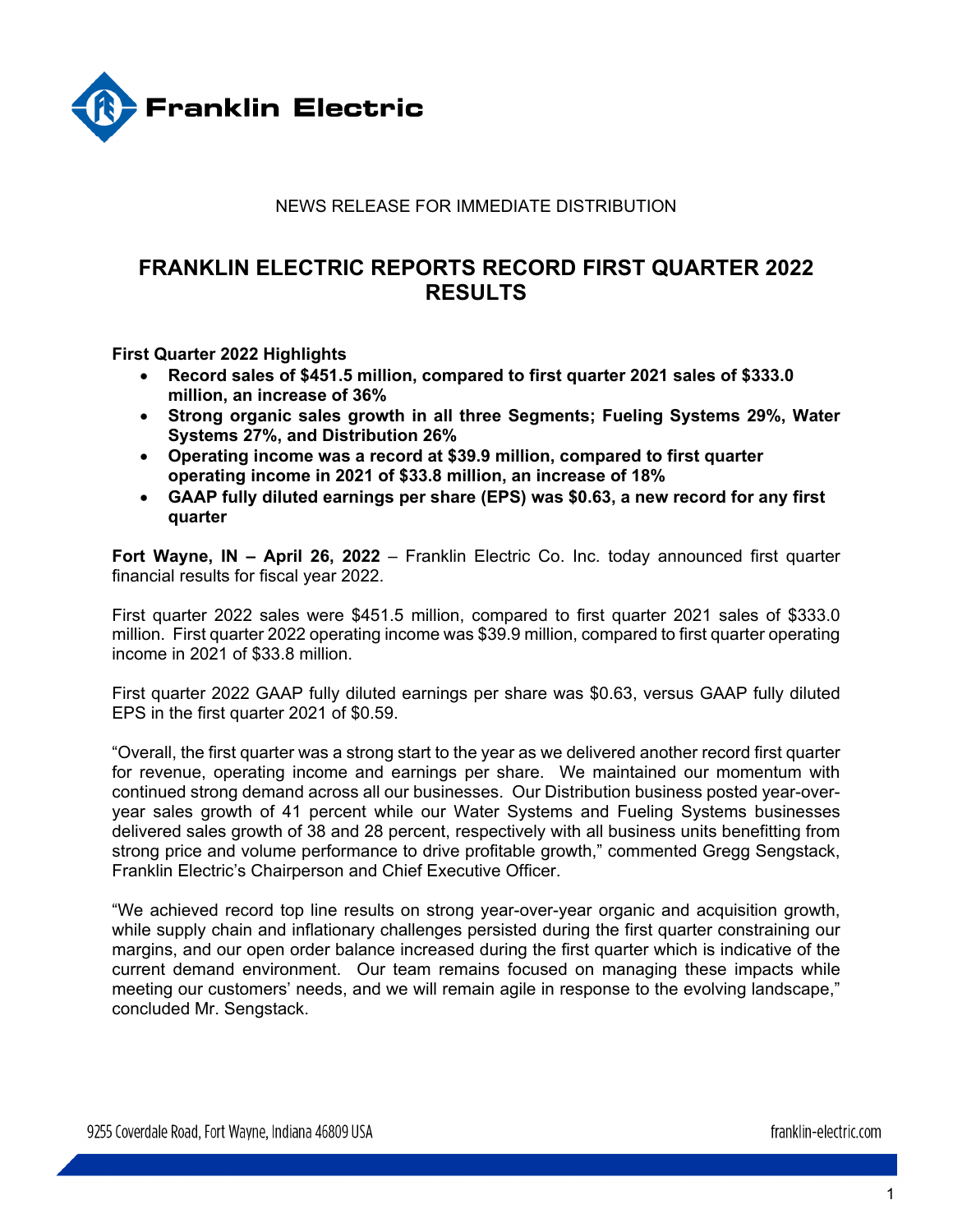

#### **Segment Summaries**

**Water Systems** sales, a new record for any first quarter, were \$272.6 million in the first quarter 2022, an increase of \$75.0 million or 38 percent versus the first quarter 2021. Water Systems sales, excluding acquisitions and the impact of foreign currency translation, were up about 27 percent compared to the first quarter 2021. Sales of groundwater pumping, surface pumping and dewatering equipment increased due to strong end market demand. Water Systems operating income in the first quarter was \$33.2 million driven by higher sales. First quarter 2021 Water Systems operating income was \$31.3 million.

**Distribution** sales, a new record for any first quarter, were \$134.9 million in the first quarter 2022. The Distribution segment organic sales increased 26 percent compared to the first quarter of 2021. Revenue growth was driven by solid demand primarily in the U.S. groundwater market due to strong price realization in addition to growth from acquisition. The Distribution segment operating income was \$9.4 million in the first quarter of 2022 compared to first quarter 2021 operating income of \$2.0 million.

**Fueling Systems** sales, a new record for any first quarter, were \$72.5 million in the first quarter 2022, an increase of \$15.7 million or 28 percent versus the first quarter 2021. Fueling Systems sales in the U.S. and Canada increased by about 33 percent compared to the first quarter 2021. Outside the U.S. and Canada, Fueling Systems revenues increased by about 2 percent, as sales increases of 4 percent in the rest of the world outside of China were offset by lower sales in China. Fueling Systems operating income in the first quarter was \$17.7 million, compared to \$14.9 million in the first quarter of 2021.

#### **2022 Guidance**

The Company is maintaining its full year 2022 sales to be in the range of \$1.90 billion to \$2.05 billion and full year 2022 earnings per share before restructuring expenses to be in the range from \$3.50 to \$3.75.

### **Earnings Conference Call**

A conference call to review earnings and other developments in the business will commence at 9:00 am ET. The first quarter 2022 earnings call will be available via a live webcast. The webcast will be available in a listen only mode by going to:

#### https://edge.media-server.com/mmc/p/wuadmxpg

If you intend to ask questions during the call, please dial in using 877.643.7158 for domestic calls and 914.495.8565 for international calls. The conference ID is: 5883286.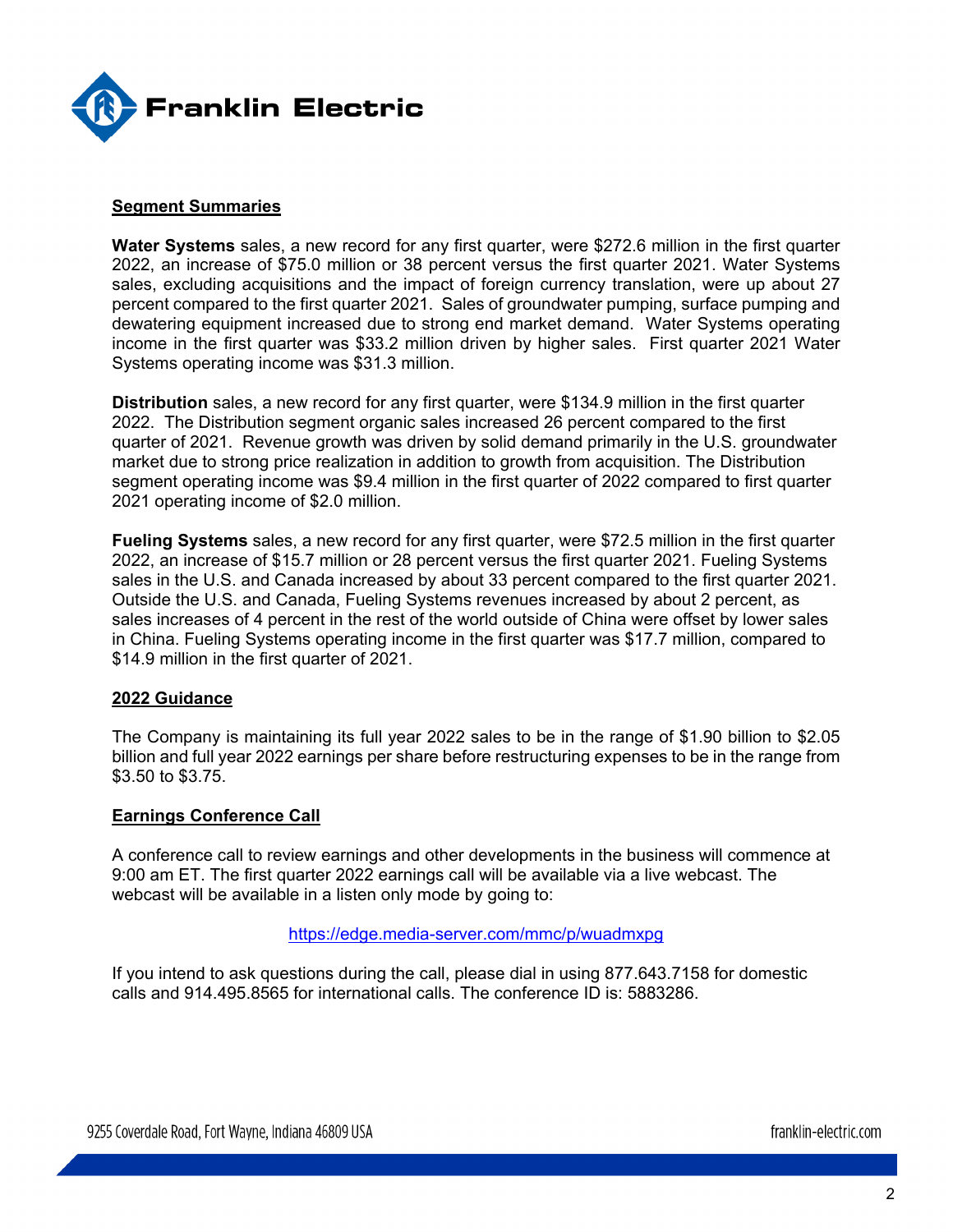

A replay of the conference call will be available Tuesday, April 26, 2022, at 12:00 noon ET through noon ET on Tuesday, May 3, 2022, by dialing 855.859.2056 for domestic calls and 404.537.3406 for international calls. The replay passcode is: 5883286.

#### **Forward Looking Statements**

"Safe Harbor" Statement under the Private Securities Litigation Reform Act of 1995. Any forwardlooking statements contained herein, including those relating to market conditions or the Company's financial results, costs, expenses or expense reductions, profit margins, inventory levels, foreign currency translation rates, liquidity expectations, business goals and sales growth, involve risks and uncertainties, including but not limited to, risks and uncertainties with respect to general economic and currency conditions, various conditions specific to the Company's business and industry, weather conditions, new housing starts, market demand, competitive factors, changes in distribution channels, supply constraints, effect of price increases, raw material costs, technology factors, integration of acquisitions, litigation, government and regulatory actions, the Company's accounting policies, future trends, epidemics and pandemics, and other risks which are detailed in the Company's Securities and Exchange Commission filings, included in Item 1A of Part I of the Company's Annual Report on Form 10-K for the fiscal year ending December 31, 2021, Exhibit 99.1 attached thereto and in Item 1A of Part II of the Company's Quarterly Reports on Form 10-Q. These risks and uncertainties may cause actual results to differ materially from those indicated by the forward-looking statements. All forward-looking statements made herein are based on information currently available, and the Company assumes no obligation to update any forward-looking statements.

#### **About Franklin Electric**

Franklin Electric is a global leader in the production and marketing of systems and components for the movement of water and fuel. Recognized as a technical leader in its products and services, Franklin Electric serves customers around the world in residential, commercial, agricultural, industrial, municipal, and fueling applications.

#### **Franklin Electric Contact:**

Jeffery L. Taylor Franklin Electric Co., Inc. 260-824-2900 Email: jeffery.taylor@fele.com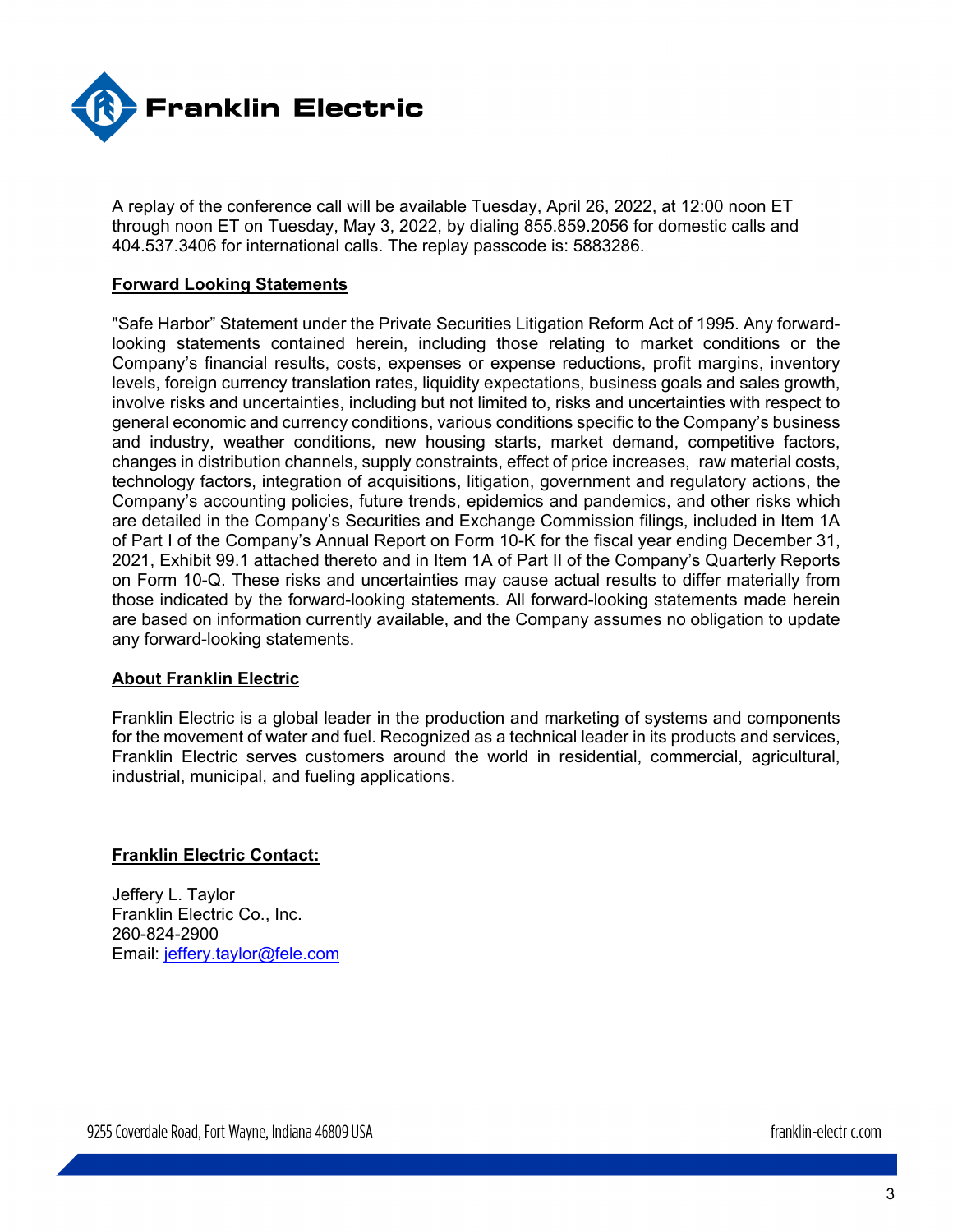

## FRANKLIN ELECTRIC CO., INC. AND CONSOLIDATED SUBSIDIARIES CONDENSED CONSOLIDATED STATEMENTS OF INCOME (Unaudited)

(In thousands, except per share amounts)

|                                                           | First Quarter Ended |           |         |  |  |
|-----------------------------------------------------------|---------------------|-----------|---------|--|--|
|                                                           | March 31,           | March 31, |         |  |  |
|                                                           | 2022                |           | 2021    |  |  |
| Net sales                                                 | \$<br>451,470       | \$        | 333,046 |  |  |
| Cost of sales                                             | 306,136             |           | 217,500 |  |  |
| Gross profit                                              | 145,334             |           | 115,546 |  |  |
| Selling, general, and administrative expenses             | 104,673             |           | 81,603  |  |  |
| Restructuring expense                                     | 720                 |           | 152     |  |  |
| Operating income                                          | 39,941              |           | 33,791  |  |  |
| Interest expense                                          | (1, 494)            |           | (1,090) |  |  |
| Other income/(expense), net                               | (378)               |           | (100)   |  |  |
| Foreign exchange income/(expense)                         | (585)               |           | (57)    |  |  |
| Income before income taxes                                | 37,484              |           | 32,544  |  |  |
| Income tax (benefit)/expense                              | 7,365               |           | 4,381   |  |  |
| Net income                                                | \$<br>30,119        | \$        | 28,163  |  |  |
| Less: Net income attributable to noncontrolling interests | (354)               |           | (283)   |  |  |
| Net income attributable to Franklin Electric Co., Inc.    | \$<br>29,765        | \$        | 27,880  |  |  |
| Income per share:                                         |                     |           |         |  |  |
| Basic                                                     | \$<br>0.64          | \$        | 0.60    |  |  |
| Diluted                                                   | \$<br>0.63          | \$        | 0.59    |  |  |
|                                                           |                     |           |         |  |  |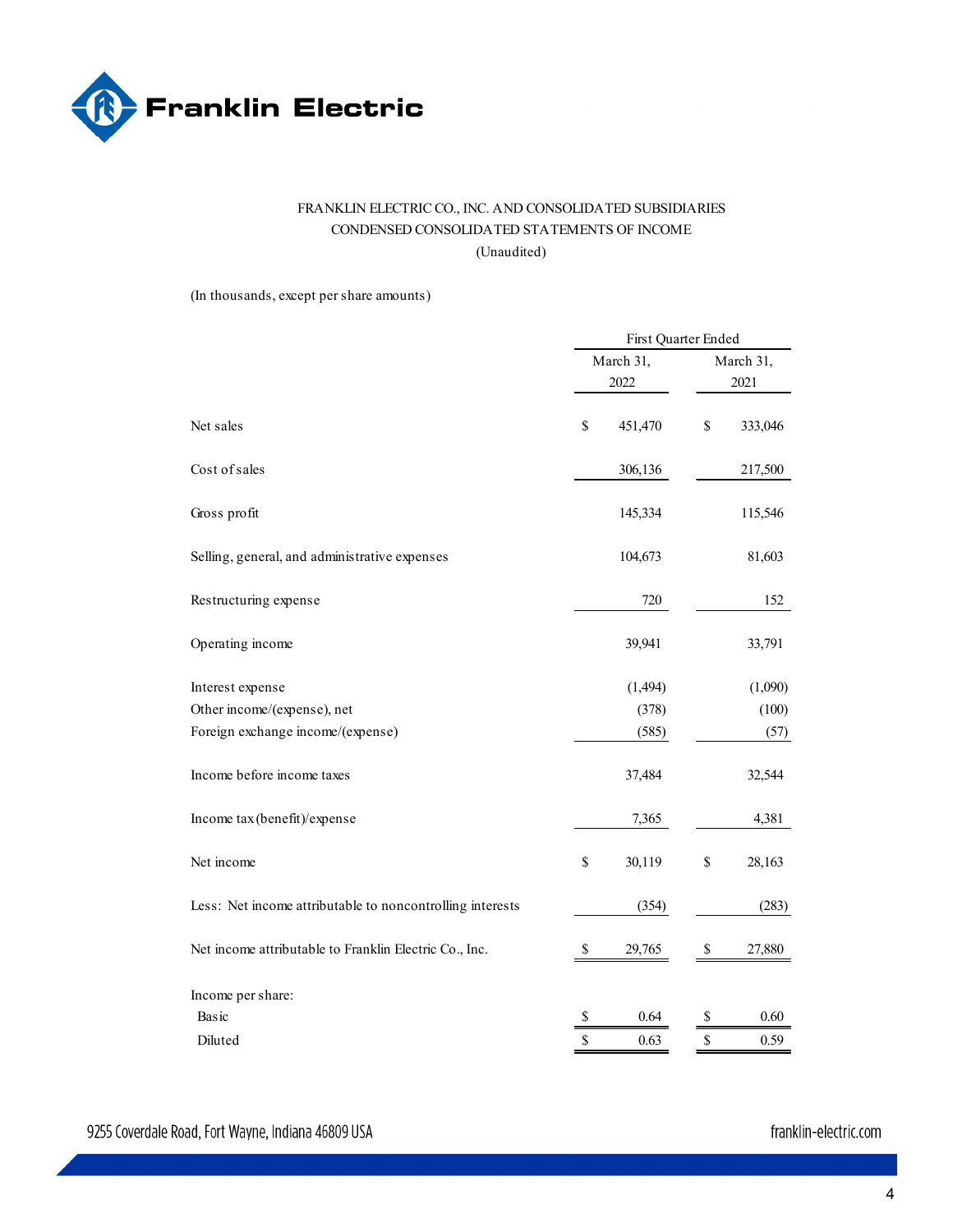

#### FRANKLIN ELECTRIC CO., INC. AND CONSOLIDATED SUBSIDIARIES CONDENSED CONSOLIDATED BALANCE SHEETS (Unaudited)

(In thousands)

|                                                | March 31,<br>2022 |              | December 31,<br>2021 |  |  |  |
|------------------------------------------------|-------------------|--------------|----------------------|--|--|--|
| <b>ASSETS</b>                                  |                   |              |                      |  |  |  |
| Cash and equivalents                           | \$<br>38,581      | \$           | 40,536               |  |  |  |
| Receivables (net)                              | 229,736           |              | 196,173              |  |  |  |
| Inventories                                    | 527,867           |              | 449,975              |  |  |  |
| Other current assets                           | 37,401            |              | 37,963               |  |  |  |
| Total current assets                           | 833,585           |              | 724,647              |  |  |  |
| Property, plant, and equipment, net            | 214,190           |              | 210,654              |  |  |  |
| Right-of-Use Asset, net                        | 46,458            |              | 48,379               |  |  |  |
| Goodwill and other assets                      | 588,956           |              | 591,485              |  |  |  |
| Total assets                                   | \$<br>1,683,189   | $\mathbb{S}$ | 1,575,165            |  |  |  |
| LIABILITIES AND EQUITY                         |                   |              |                      |  |  |  |
| Accounts payable                               | \$<br>190,488     | \$           | 164,758              |  |  |  |
| Accrued expenses and other current liabilities | 91,066            |              | 117,955              |  |  |  |
| Current lease liability                        | 15,188            |              | 15,320               |  |  |  |
| Current maturities of long-term debt and       |                   |              |                      |  |  |  |
| short-term borrowings                          | 194,846           |              | 97,981               |  |  |  |
| Total current liabilities                      | 491,588           |              | 396,014              |  |  |  |
| Long-term debt                                 | 89,933            |              | 90,535               |  |  |  |
| Long-term lease liability                      | 31,140            |              | 32,937               |  |  |  |
| Income taxes payable non-current               | 11,610            |              | 11,610               |  |  |  |
| Deferred income taxes                          | 29,828            |              | 28,162               |  |  |  |
| Employee benefit plans                         | 39,926            |              | 40,696               |  |  |  |
| Other long-term liabilities                    | 24,999            |              | 26,568               |  |  |  |
| Redeemable noncontrolling interest             | 106               |              | (19)                 |  |  |  |
| Total equity                                   | 964,059           |              | 948,662              |  |  |  |
| Total liabilities and equity                   | \$<br>1,683,189   | \$           | 1,575,165            |  |  |  |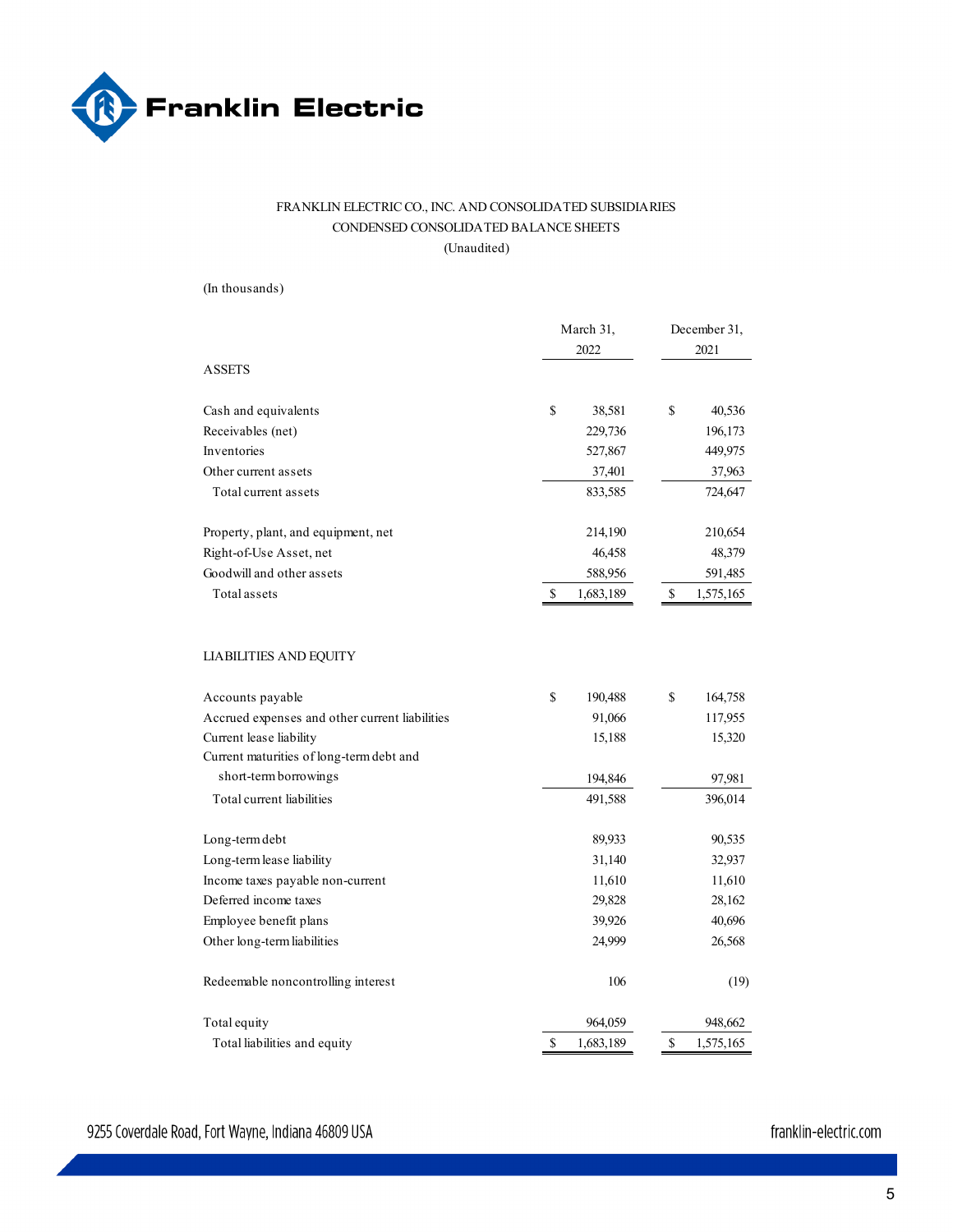

#### FRANKLIN ELECTRIC CO., INC. AND CONSOLIDATED SUBSIDIARIES CONDENSED CONSOLIDATED STATEMENTS OF CASH FLOWS

(Unaudited)

|                                                      | Three Months Ended |               |  |  |  |  |  |
|------------------------------------------------------|--------------------|---------------|--|--|--|--|--|
| (In thousands)                                       |                    |               |  |  |  |  |  |
|                                                      | March 31,          | March 31,     |  |  |  |  |  |
|                                                      | 2022               | 2021          |  |  |  |  |  |
| Cash flows from operating activities:                |                    |               |  |  |  |  |  |
| Net income                                           | \$<br>30,119       | \$<br>28,163  |  |  |  |  |  |
| Adjustments to reconcile net income to net           |                    |               |  |  |  |  |  |
| cash flows from operating activities:                |                    |               |  |  |  |  |  |
| Depreciation and amortization                        | 12,078             | 9,574         |  |  |  |  |  |
| Non-cash lease expense                               | 4,181              | 3,068         |  |  |  |  |  |
| Share-based compensation                             | 3,985              | 4,190         |  |  |  |  |  |
| Other                                                | 2,473              | 359           |  |  |  |  |  |
| Changes in assets and liabilities:                   |                    |               |  |  |  |  |  |
| Receivables                                          | (34, 119)          | (24, 196)     |  |  |  |  |  |
| Inventory                                            | (74,690)           | (14, 327)     |  |  |  |  |  |
| Accounts payable and accrued expenses                | (2,753)            | (298)         |  |  |  |  |  |
| Operating leases                                     | (4,181)            | (3,068)       |  |  |  |  |  |
| Other                                                | 1,596              | 1,917         |  |  |  |  |  |
| Net cash flows from operating activities             | (61,311)           | 5,382         |  |  |  |  |  |
| Cash flows from investing activities:                |                    |               |  |  |  |  |  |
| Additions to property, plant, and equipment          | (9, 456)           | (6,744)       |  |  |  |  |  |
| Proceeds from sale of property, plant, and equipment |                    |               |  |  |  |  |  |
| Acquisitions and investments                         | 553                | 70            |  |  |  |  |  |
| Other investing activities                           |                    | 3             |  |  |  |  |  |
| Net cash flows from investing activities             | (8,903)            | (6,671)       |  |  |  |  |  |
| Cash flows from financing activities:                |                    |               |  |  |  |  |  |
| Net change in debt                                   | 96,851             | (457)         |  |  |  |  |  |
| Proceeds from issuance of common stock               | 343                | 5,083         |  |  |  |  |  |
| Purchases of common stock                            | (19,319)           | (4,849)       |  |  |  |  |  |
| Dividends paid                                       | (9,130)            | (8,143)       |  |  |  |  |  |
| Net cash flows from financing activities             | 68,745             | (8,366)       |  |  |  |  |  |
| Effect of exchange rate changes on cash              | (486)              | (2,801)       |  |  |  |  |  |
| Net change in cash and equivalents                   | (1,955)            | (12, 456)     |  |  |  |  |  |
| Cash and equivalents at beginning of period          | 40,536             | 130,787       |  |  |  |  |  |
| Cash and equivalents at end of period                | \$<br>38,581       | \$<br>118,331 |  |  |  |  |  |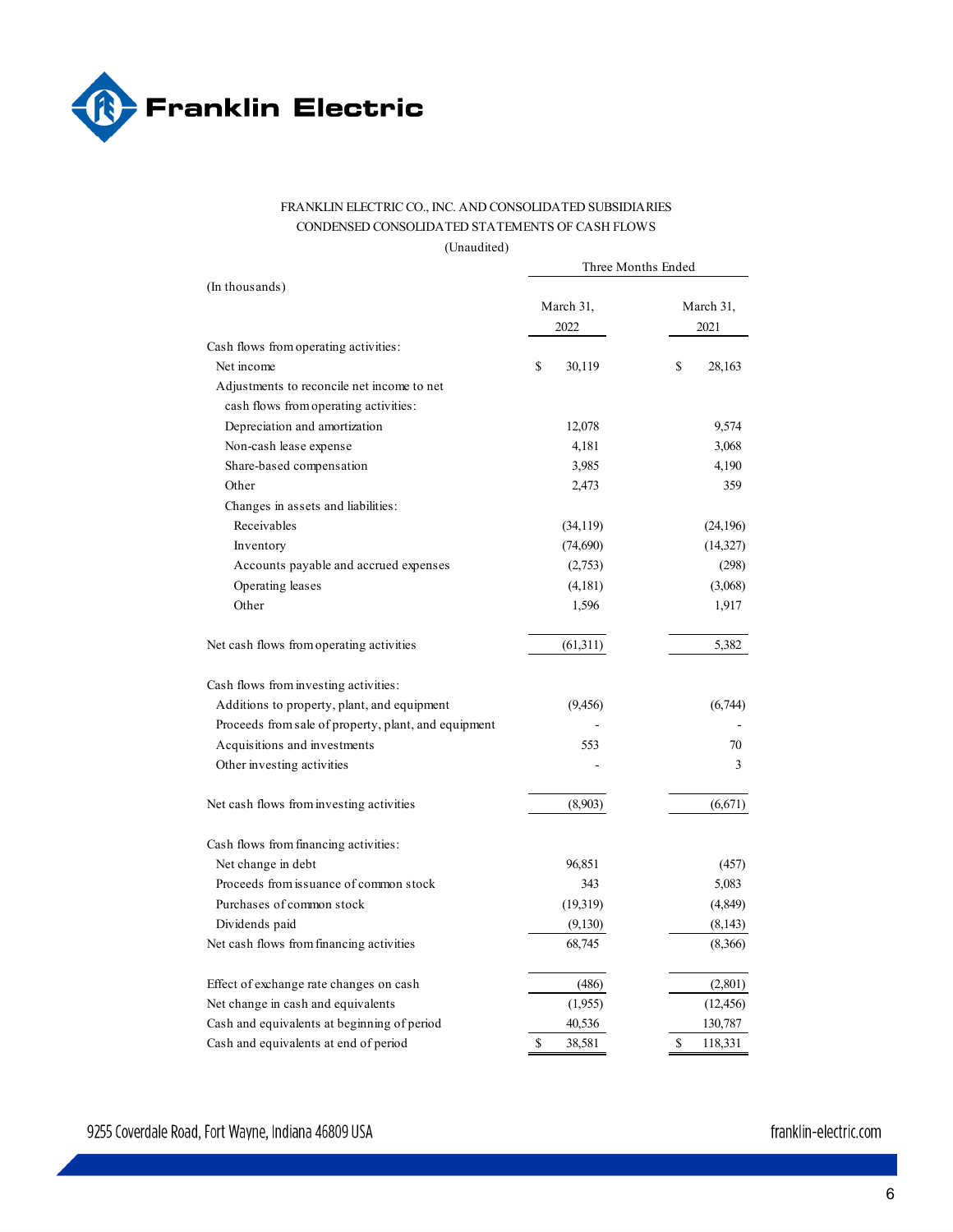

## **Key Performance Indicators:** *Earnings Per Share Calculations*

|                                                                 | <b>For the First Quarter</b> |       |               |       |        |  |  |  |
|-----------------------------------------------------------------|------------------------------|-------|---------------|-------|--------|--|--|--|
| <b>Earnings Before and After Restructuring</b><br>(in millions) |                              | 2022  |               | 2021  | Change |  |  |  |
| Net Income attributable to FE Co., Inc. Reported                | \$                           | 29.8  | \$            | 27.9  | 7%     |  |  |  |
| <b>Allocated Earnings</b>                                       | \$                           | (0.1) | \$            | (0.2) |        |  |  |  |
| <b>Earnings for EPS Calculations</b>                            | $\mathbf S$                  | 29.7  | $\mathbf S$   | 27.7  | 7%     |  |  |  |
| Restructuring (before tax):                                     | $\mathbb{S}$                 | 0.7   | $\mathbb{S}$  | 0.2   |        |  |  |  |
| Restructuring, net of tax:                                      | $\mathbb{S}$                 | 0.6   | $\mathbb{S}$  | 0.1   |        |  |  |  |
| <b>Earnings before Restructuring</b>                            | \$                           | 30.3  | $\mathbf S$   | 27.8  | 9%     |  |  |  |
|                                                                 | For the First Quarter        |       |               |       |        |  |  |  |
|                                                                 |                              |       |               |       |        |  |  |  |
| <b>Earnings Per Share</b>                                       |                              | 2022  |               | 2021  | Change |  |  |  |
| <b>Before and After Restructuring</b>                           |                              |       |               |       |        |  |  |  |
| (in millions except Earnings Per Share)                         |                              |       |               |       |        |  |  |  |
| Average Fully Diluted Shares Outstanding                        |                              | 47.1  |               | 46.9  | $0\%$  |  |  |  |
| <b>Fully Diluted Earnings Per Share ("EPS") Reported</b>        | \$                           | 0.63  | $\mathbf S$   | 0.59  | 7%     |  |  |  |
| Restructuring Per Share, net of tax                             | $\mathbb{S}$                 | 0.01  | $\mathcal{S}$ |       |        |  |  |  |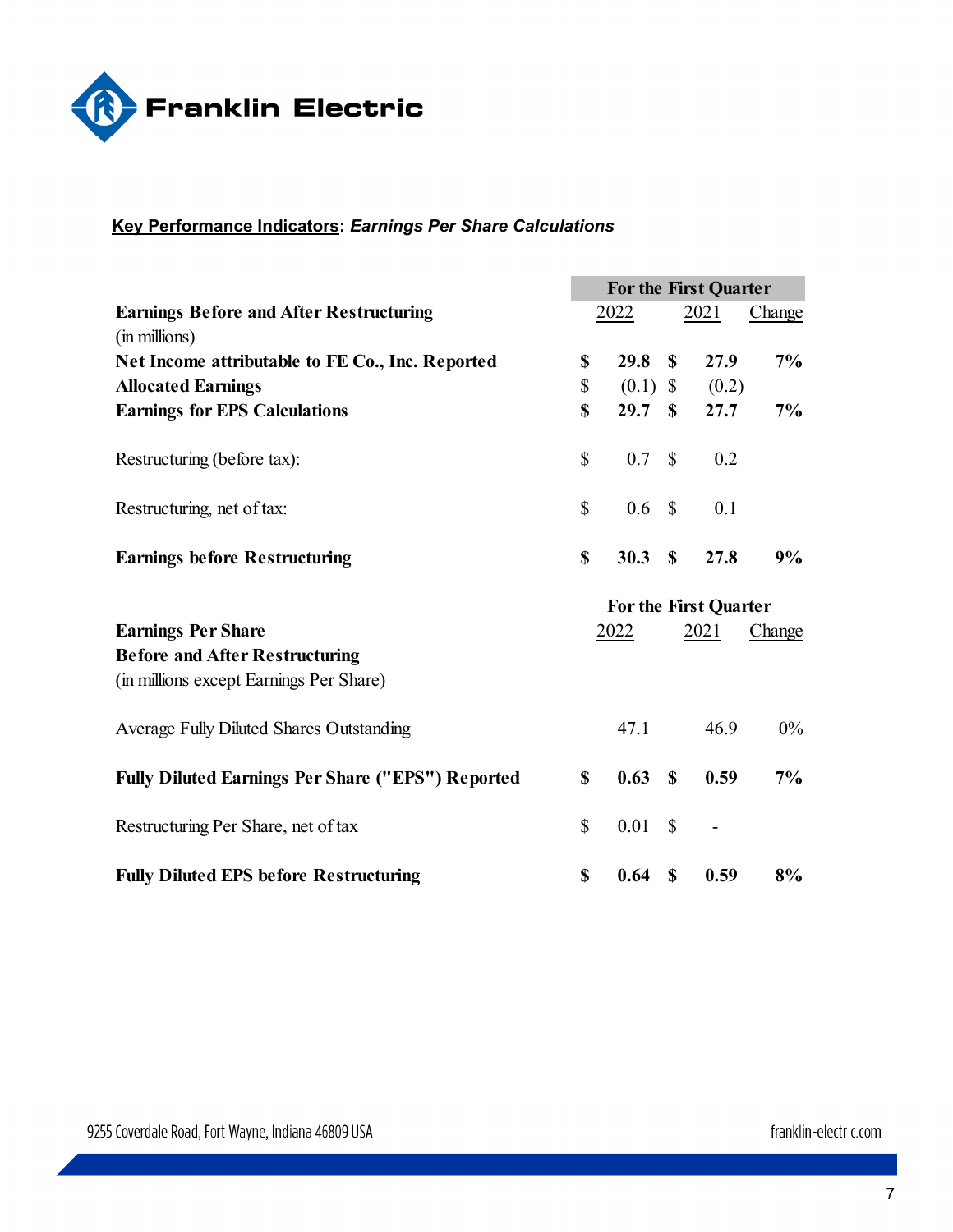

## **Key Performance Indicators:** *Net Sales Summary*

|                  |                                  |                  |                                 |                 | <b>Net Sales</b> |         |              |             |              |
|------------------|----------------------------------|------------------|---------------------------------|-----------------|------------------|---------|--------------|-------------|--------------|
| (in millions)    | <b>United States</b><br>& Canada | Latin<br>America | Europe, Middle<br>East & Africa | Asia<br>Pacific | Total<br>Water   | Fueling | Distribution | Other/Elims | Consolidated |
| O1 2021          | \$101.3                          | \$31.7           | \$44.4                          | \$20.2          | \$197.6          | \$56.8  | \$95.7       | (S17.1)     | \$333.0      |
| O1 2022          | \$163.2                          | \$37.9           | \$51.0                          | \$20.5          | \$272.6          | \$72.5  | \$134.9      | (\$28.5)    | \$451.5      |
| Change           | \$61.9                           | \$6.2            | \$6.6                           | \$0.3           | \$75.0           | \$15.7  | \$39.2       | (S11.4)     | \$118.5      |
| $%$ Change       | 61%                              | 20%              | 15%                             | $1\%$           | 38%              | 28%     | 41%          |             | 36%          |
| Foreign currency |                                  |                  |                                 |                 |                  |         |              |             |              |
| translation      | \$0.0                            | (S0.2)           | \$11.6                          | (S0.6)          | (\$12.4)         | (S0.7)  | \$0.0        |             |              |
| $%$ Change       | $0\%$                            | $-1\%$           | $-26%$                          | $-3\%$          | $-6\%$           | $-1\%$  | $0\%$        |             |              |
| Acquisitions     | \$32.1                           | \$0.0            | \$0.0                           | \$1.8           | \$33.9           | \$0.0   | \$14.3       |             |              |
| Volume/Price     | \$29.8                           | \$6.4            | \$18.2                          | $(\$0.9)$       | \$53.5           | \$16.4  | \$24.9       |             |              |
| $%$ Change       | 29%                              | 20%              | 41%                             | $-4\%$          | 27%              | 29%     | 26%          |             |              |